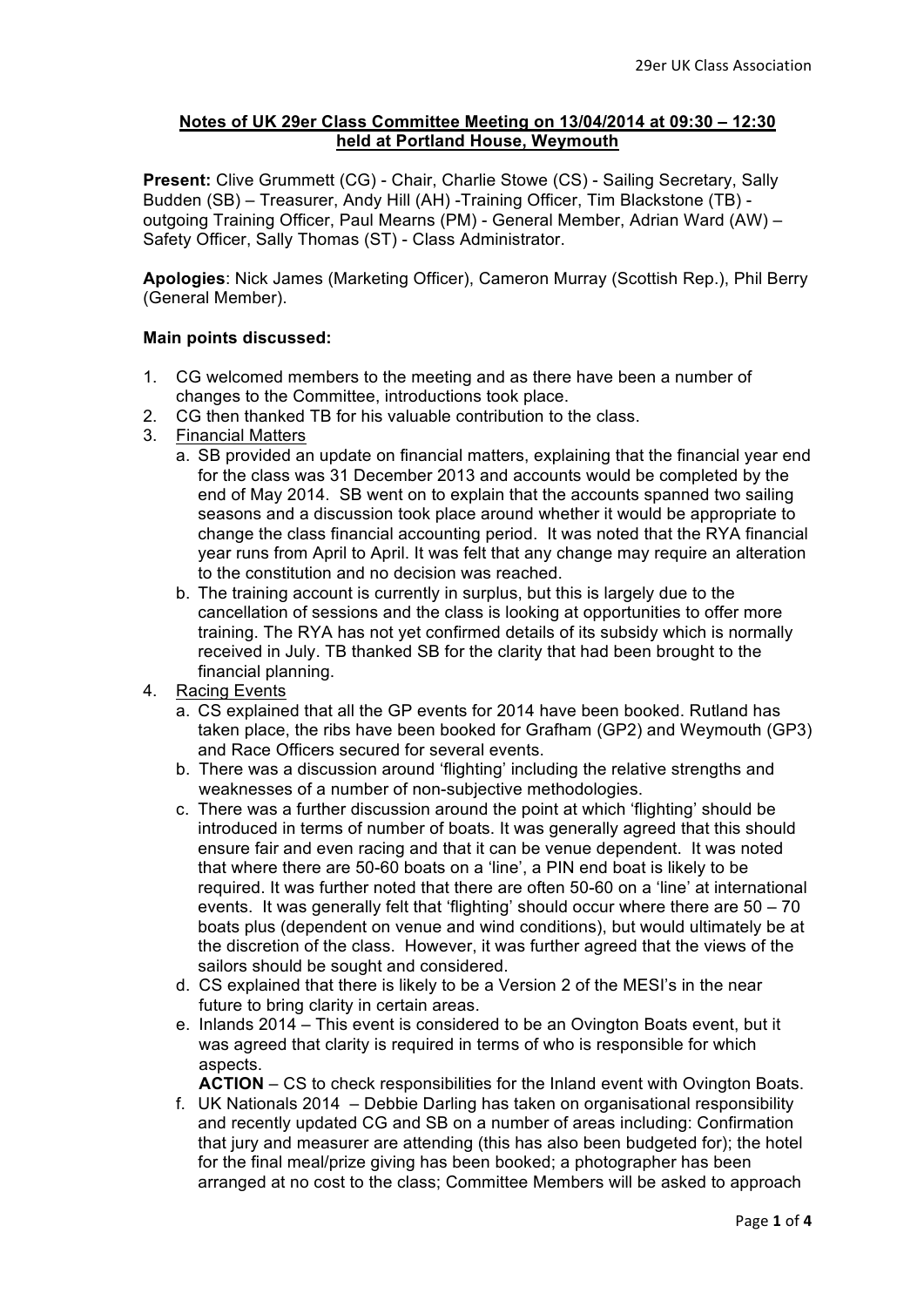organisations for raffle prizes (ST to maintain a master list of who has been approached and any prizes offered); wrist bands are to be provided to distinguish over/under 18's; a 'glossy' event magazine is to be produced and advertisers sought; country flags are not required as this is not a Eurocup (it was noted that they may be required for the Eurocup in Weymouth); ELYC is to supply ribs according to the 1:10 ratio and an additional five ribs have been accounted for including three RYA/WYA/SSA ribs (should boat numbers reach 60-70, then the ET rib can be used); accommodation is still required for the PRO and measurer; and the final night/prize giving meal will be included in the price for sailors. The hog roast is to be confirmed depending on entries.

It was agreed that towels were popular gifts and this should be considered again and that rather than buy trolley tags, instructions should be provided to all sailors on the labelling of trollies.

A discussion took place around the provision of separate sailing instructions for the nationals and it was agreed that the MESI's should be used as in previous years. A further discussion took place around minimum/maximum wind strengths and it was agreed that the class guidance should be checked and that appropriate members of the Committee would engage with the PRO.

The 2014 fee structures were discussed and the following agreed:

- UK Nationals entry fee £270 per boat. This fee will apply for entries up until end Monday 7 July 2014
- Late entry fee of £320 per boat from 8 July 2014 until the closing date of 27 July 2014.
- Thereafter, late entries will need to contact the administrator.

Fee Structures as detailed above were proposed by Sally Budden and seconded by Paul Mearns.

**ACTIONS**: To avoid duplication, Committee Members to contact ST by Sunday 27 April with details of organisations that they will contact to obtain raffle prizes. DD to look into accommodation for the PRO and ST to seek accommodation for the measurer. Policy on max/min wind strengths to be checked. (Post meeting note: The resolution on max/min wind strengths can be found here:

http://www.29er.org.uk/newdocs/uploaded/UK\_29er\_Class\_Association\_-Resolution 2.pdf

The Eurocup event was touched upon and it was agreed to discuss this separately with Ben Cooper of the International Class Association.

- 5. Coaching Events/Training
	- a. TB provided contextual information in relation to the Class Youth Squad including the rationale behind it, its development (including the previous splitting of newcomer and advanced training), the selection policies and how squad numbers were determined. There was a discussion around selection and how sailors that cannot attend selection events due to medical conditions should be considered. Further consideration to be given to this for future selection policies. Generally, it was agreed that the CYS structure worked and the squad was considered aspirational.
	- b. The Head Coach was James Ellis and should James be available for next year, both TB and AH felt that he should be retained. It was noted that a support coach(es) should also be secured for next year.
	- c. There was a dialogue around the cost of the Class Youth Squad and whether a subsidy/cross subsidy would be available next year. No decision was arrived at in relation to subsidy.
	- d. TB went on to summarise the provision of open training over the past season. Numbers were down this season resulting in the cancellation of three weekends. It was mentioned that it can be difficult to reschedule training weekends due to availability of coaches. A development this year was the introduction of a late entry fee (normally £100 per boat/weekend rising to £120 for a late entry) to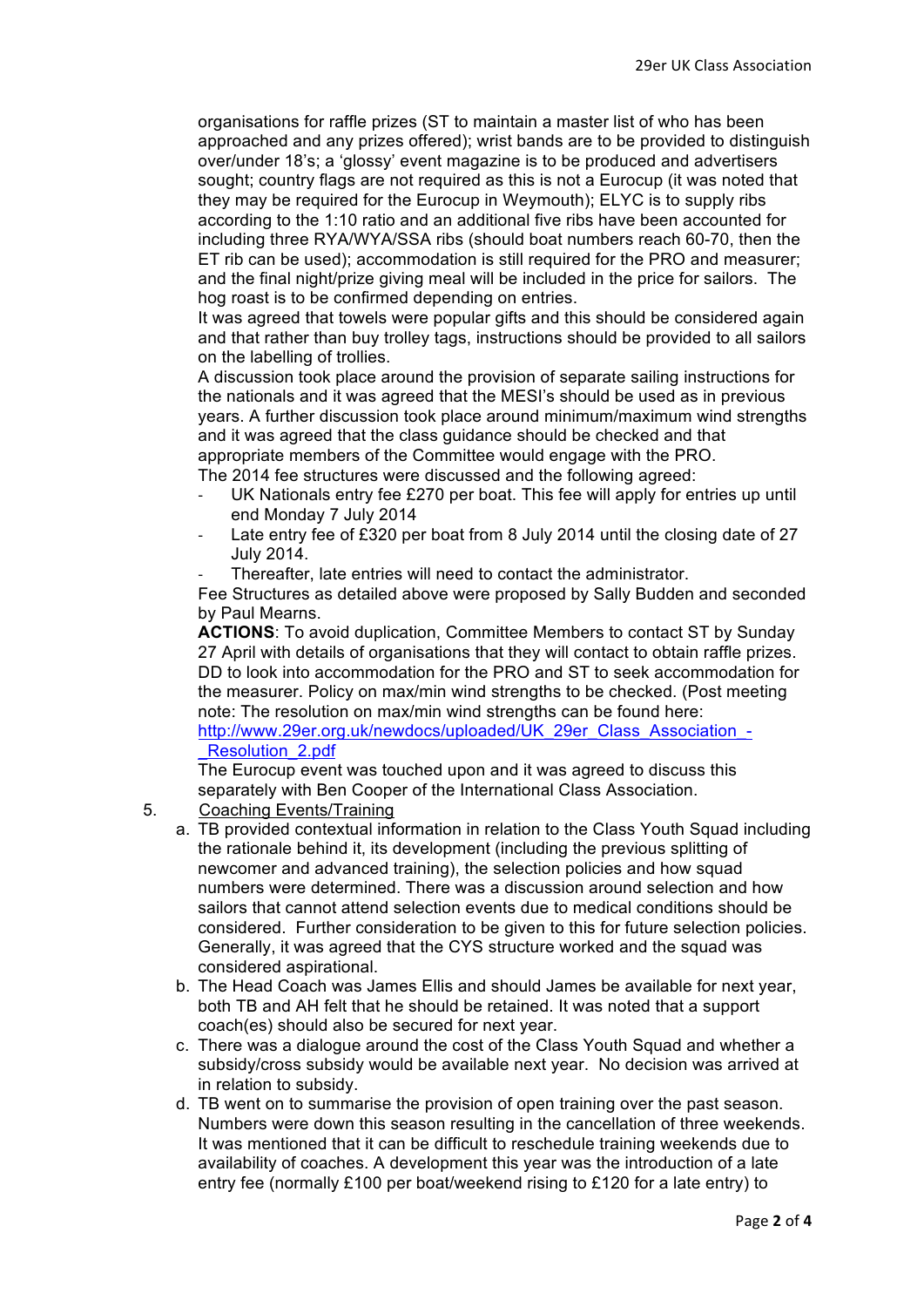support planning. There were occasion(s) this year where the role of Head Coach was delegated. It was generally felt that the Head Coach should be consistent. Further discussion took place around whether open training should be regional or national, but no decision was made.

- e. There was a conversation around newcomers training as the entry level in September can be variable ranging from complete newcomers to those that had attended the Nationals and perhaps other previous training.
- f. There was a suggestion that open training may be used as a platform to link sailors together from feeder classes to form partnerships.
- g. AH circulated a draft calendar detailing future events and training. It was noted that the first Transitional and Youth Squad training sessions are earlier in the calendar year than recent years, which may impact on the timings of selector events. Some concern was expressed that sailors in feeder classes may not be aware of this change and that this should be clarified. It was also highlighted that the first open training session is to be held in the school holiday.
- h. Overall, it was agreed that the Class Youth Squad plays a valuable role and should be retained for the forthcoming year. This was proposed by Adrian Ward and seconded by Charlie Stowe.

**ACTION**: AH to liaise with the RYA to clarify the timings of selector events.

- 6. Marketing
	- a. It was explained that some contact had been made with sponsors and a further meeting with Zhik was to be sought.
	- b. CG highlighted that the Class does not currently have a person responsible for (feeder) class liaison and that this should be considered.
	- c. There was a query around whether the class previously provided a newsletter for members.
- 7. Plans for 2014/15
	- a. CS highlighted that the summer of 2015 is likely to be busy with the UK Nationals followed by the Worlds being held in Pwllheli in August and a 3 or 4 day ISAF selector event in Plymouth. With this in mind, early thoughts around events in 2015 are as follows
		- Winter Championships (Grand Prix 1) last weekend in February
		- Grand Prix 2 late March before the RYA Youth Championships
		- Grand Prix  $3 May$
		- Grand Prix  $4 -$  July
		- Grand Prix 5 Early September
		- Grand Prix 6 Late September
		- Grand Prix 7 Mid October
		- Inlands (Grand Prix 8)

It was agreed that there should be eight Grand Prix events in 2015. This was proposed by Paul Mearns and seconded by Andy Hill.

- b. CS asked about the appetite for trying new venues for events and a general conversation ensued. It was pointed out that next year will be busy particularly in the summer and that whilst the idea was interesting, it may be better to limit it to trying no more than one new venue.
- c. It was also highlighted that consideration may be given to linking our events with those of other progression classes e.g. 49ers and RS800's.
- d. There was a discussion about the 2015 Nationals and a query about the maximum number of boats that could be supported at Torquay, the expanse of the race area (can racing take place further out to secure wind?) and if our own PRO can be appointed.

**ACTION:** CS to check the queries highlighted in 7.d. with The Royal Torbay Yacht Club.

8. Support for non-squad sailors